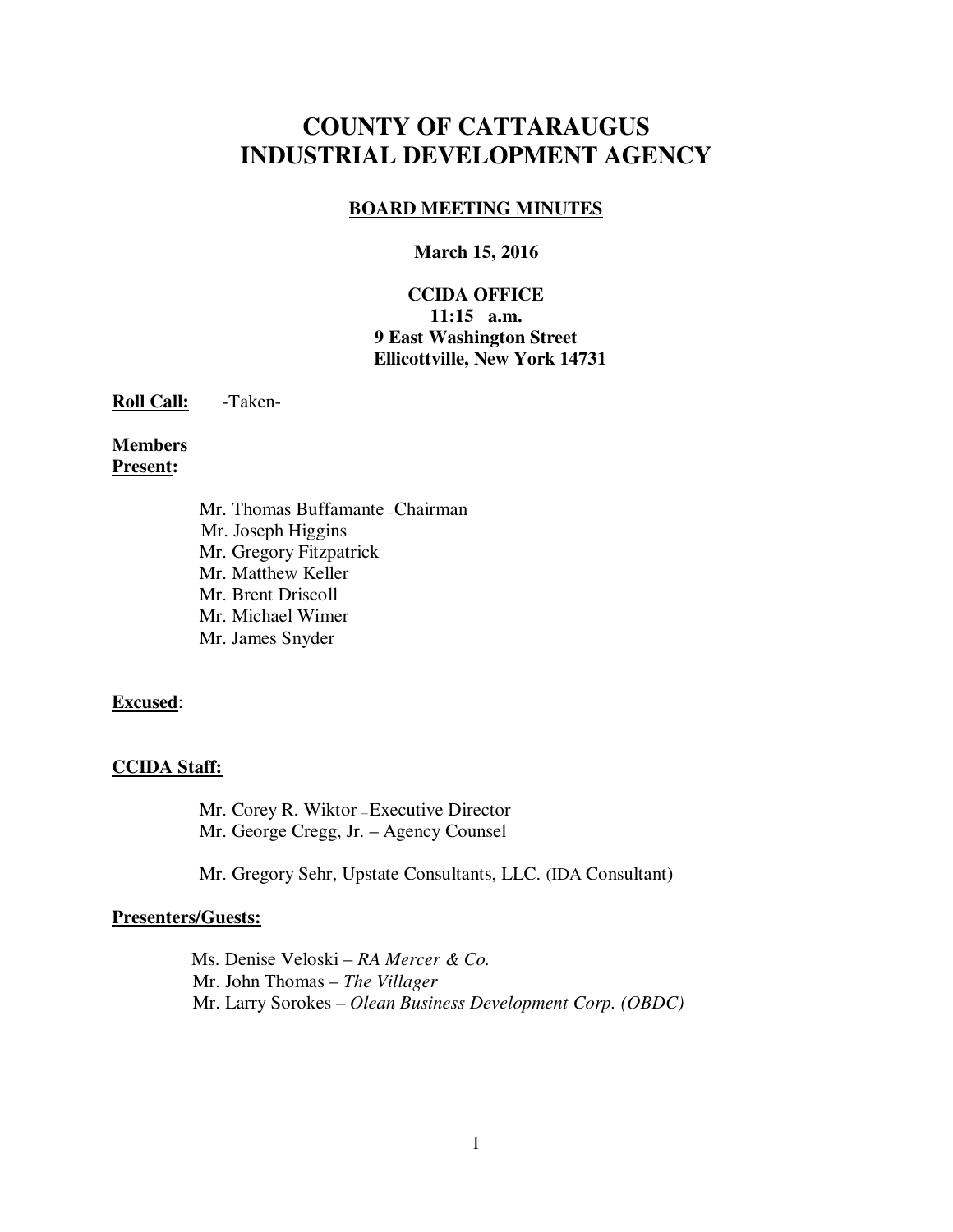Chairman Thomas Buffamante called the meeting to order at 11:19 a.m.

Mr. Buffamante first expressed the Board's thanks to Ms. Crystal Abers for her years of service on the IDA Board from July 23, 2008 until February 4, 2016. Mr. Buffamante stated that Ms. Abers has brought an abundance of knowledge to our Board and she will be sorely missed. She will still be attending our Board Meetings and working closely with the CCIDA Board and Staff.

Ms. Abers expressed her appreciation with working and serving on the CCIDA Board and will still work closely with Corey Wiktor and the entire Cattaraugus County Economic Development Team. The IDA Board presented her with a few tokens of their appreciation.

Mr. Buffamante introduced our newest Board Member, Mr. Matthew Keller who has been appointed to replace long time Board Member, Crystal Abers. Mr. Keller is a County Legislator who represents Olean, NY. Mr. Keller is also the Director of the Cattaraugus County Business Development Corp. (CCBDC) along with being a small business and property owner. He will bring much experience and financial background to the IDA Board.

Mr. Wiktor stated that Mr. Keller is the Director of the CCBDC, which has approximately \$450,000 in loans out to small businesses at the current time. Mr. Wiktor stated that with his business and financial background, he will be a valuable addition to the CCIDA Board. Mr. Wiktor wanted to welcome Mr. Keller to the CCIDA Board!

A roll call vote of the Board of Directors of the CCIDA was taken, all member were present.

### **APPROVAL OF MINUTES**:

A Motion was made by Michael Wimer, with a second by Joseph Higgins to accept the February 4, 2016 CCIDA Board Meeting Minutes as presented to the CCIDA Board. **Motion Carried** 

### **Presentation of 2015 CCIDA/CCCRC Audit**

Mr. Buffamante stated that an Audit Committee Meeting was conducted on March 10, 2016 to review the 2015 proposed Audit prepared by RA Mercer & Co. Mr. Buffamante stated that a few minor changes were recommended and made by the Audit Committee at the meeting on March 10th.

Mr. Buffamante next introduced Ms. Denise Veloski from RA Mercer & Co. to present the 2015 Financial Audit to the CCIDA Board. Ms. Veloski first explained that a new Accounting Principle GASB Statement No. 68 which covers Accounting for Financial Reporting for Pensions. This change caused the auditor to restate the beginning balances of the Agency. The change will create a few new line items in the financial statements (inflows and outflows).

Denise Veloski reviewed with the CCIDA Board the Management's Discussion and Analysis letter which is mainly prepared by Corey Wiktor with additional information by RA Mercer & Co. This letter mainly compares the net position for 12-31-15 with the 2014 information.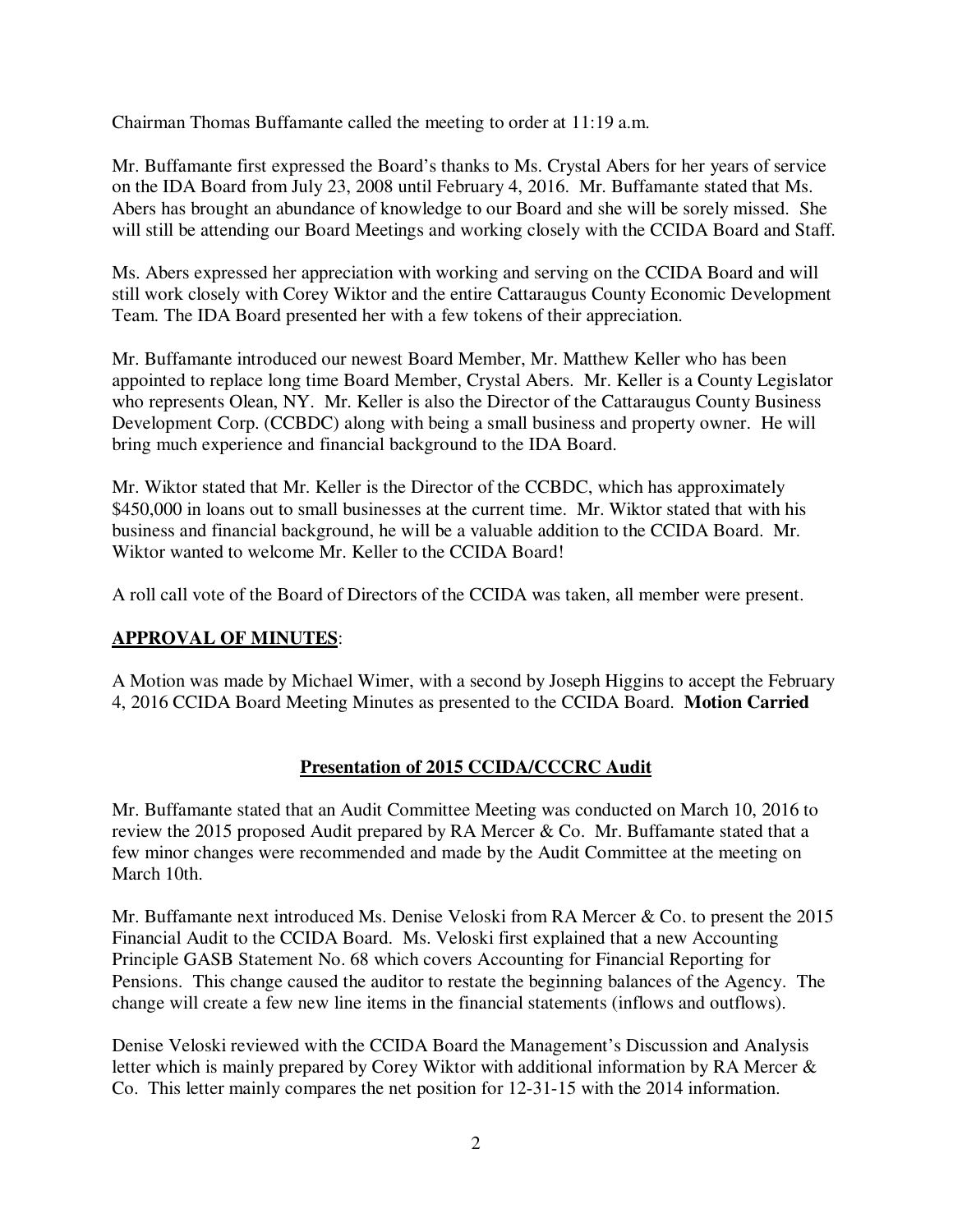Denise mentioned some of the items created by the Agency, the Downtown Olean Development Zone to assist in the development of downtown Olean, and also created the three (3) new Best Practice models. The three models are: Community Outreach Best Practice Recommendations, Local Labor Project Best Practice Recommendations, and the Retail Project Best Practice Recommendations. Also mentioned was the Office of the State Comptroller Audit what was conducted in the latter part of 2014 and early 2015. An exact quote from the NYS Comptroller's Office was "We found that the CCIDA was effective in its efforts to promote, develop and assist in economic development projects in the County"

*Ms. Veloski stated that the total increase in net position at the end of 2015 was \$44,800,* with the end of the year net position at \$1,468,036. Mr. Wiktor stated that 2015 was the first year in many years that ended with a surplus in income. The Agency continually tries to keep its expenses down to a realistic minimum. Mr. Wiktor stated that the Agency does not receive any funding through federal or state or grant programs and that the only income is derived by projects that are closed during the operating year. The more projects that are approved by the CCIDA Board and the expansion of the services provided by our Agency will untimely add to the financial position that we currently have.

Denise stated that the Revenues did increase from \$260,781 in 2014 to \$337,029 in 2015. There was also a non-operating expense of \$12,886 which was a pass through grant revenue for the New York and Lake Erie Railroad.

Ms. Veloski did mention that the accounts with Community Bank that were briefly uninsured and uncollateralized by a Collateral Statement, due to a misunderstanding with Community Bank, N.A. Mr. Buffamante stated that a Certificate of Deposit had been moved from the Five Star Bank to Community Bank because of the additional interest being paid at Community Bank. This transfer of funds put one of the accounts at Community Bank over the FDIC insured amount of \$250,000. A collateral statement has been requested of the Bank and all paperwork has been signed to put this into place. Mr. Wiktor mentioned that the bank had originally advised that when your account goes over the FDIC insured amount that a Collateral Statement covering the overage would be in place. This was an error/oversight and has now been corrected. Mr. Wiktor thanked RA Mercer & Co. for bringing this to our attention so that it could be corrected.

Ms. Veloski reviewed with the CCIDA Board the Schedule of Bonds and mentioned that the St. Bonaventure University bond deal did actually close in February of 2016. Also reviewed were the schedules of leases of which we had eight (8) closing in 2015 and issued three (3) new PILOTS on the eight projects.

Mr. George Cregg, Jr. asked Ms.Veloski if next year they should do a separate page with the Assets for the Cattaraugus County Capital Resource Corp. breakdown. Mr. Wiktor stated that when the Agencies compile the PARIS reporting requirements that we have not had a problem with both Agencies being reported on the same report.

Mr. Buffamante also stated that the NYS Comptroller's office did not have an issue with the Audit reports covering both companies. Mr. Wiktor noted that this will be taken into consideration for the 2016 Audit Report.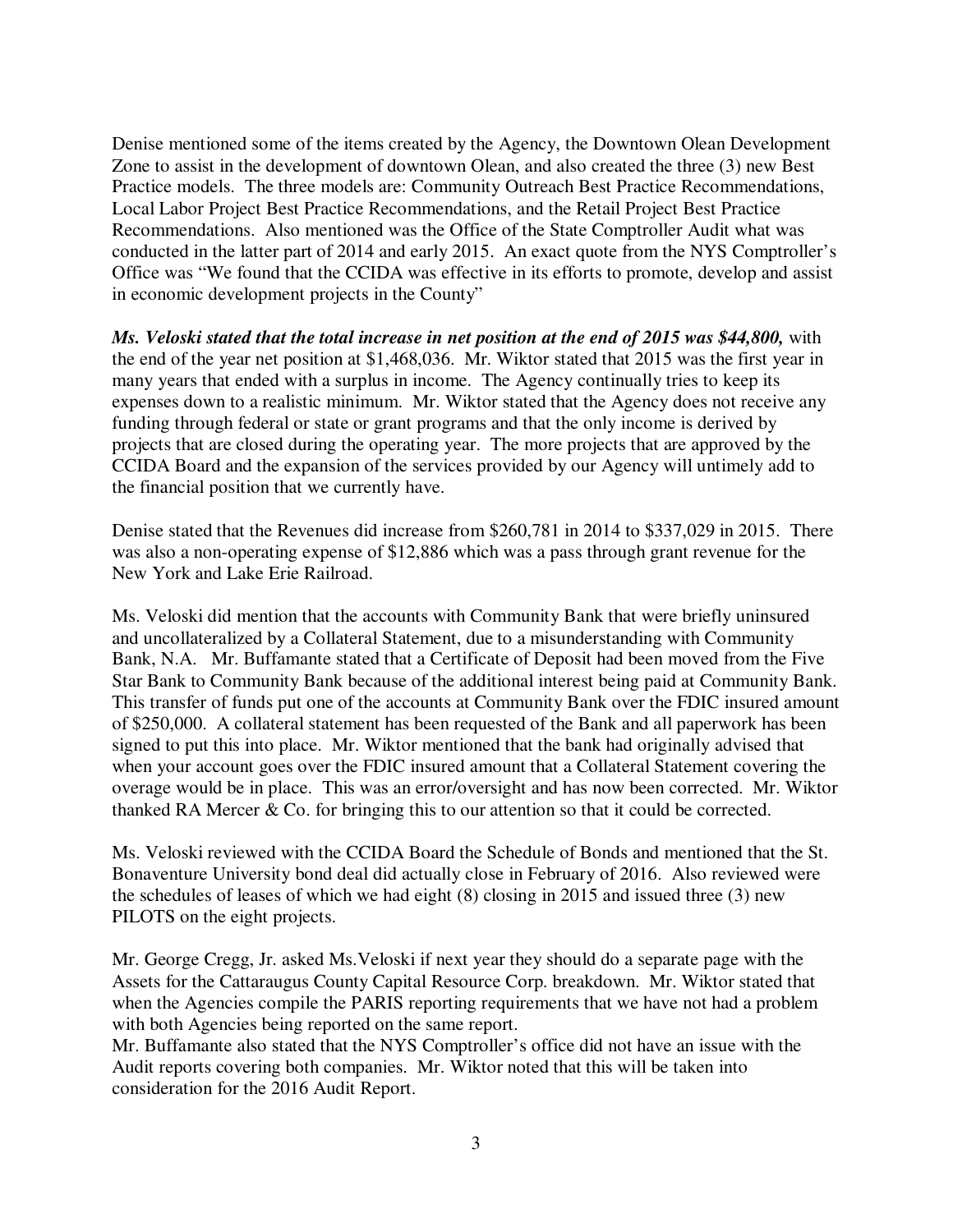**A Motion** was made by Brent Driscoll, seconded by Joseph Higgins to accept the CCIDA Audit Committee Meeting Minutes of March 10, 2016 as presented. **Motion Carried** 

**A Motion** was made by Brent Driscoll, seconded by Joseph Higgins to accept the CCIDA 2015 Audit Report as submitted by RA Mercer with changes that have been recommended by the Audit Committee. **Motion Carried** 

Mr. Buffamante and Mr. Wiktor thanked RA Mercer & Co. for another year of Audit work completed in a timely manner.

Mr. Wiktor next introduced Mr. Larry Sorokes who was at the CCIDA Board meeting to give an update on the ongoing Olean Business Institute project. Mr. Sorokes is the Director of the Olean Business Development Corp. (OBDC) and as a full disclosure Mr. Driscoll and Mr. Wiktor serve on that Board as well. The IDA Board heard a proposal to consider a lease for office space from the OBDC to have an office location in the City of Olean at the OBI Building.

Mr. Sorokes stated that the last time he spoke with the CCIDA Board he had intended the Olean Incubator Project to actually be an IDA Project. Mr. Sorokes found two (2) private investors to purchase the building which was completed in August and have since been working on renovations, financing and the whole package. Currently they are about a month away from moving into the building the anchor tenants of Olean Chamber of Commerce, Cattaraugus Region Community Foundation, as well as the for profit Division of the Rehabilitation Center. The incubator is a collaborative effort between the Greater Olean Chamber of Commerce, OBDC, and the Cattaraugus Empire Zone.

Some of the amenities at the building include training, conferencing, and meeting space for tenants and per-diem rentals; an experiential learning center for high school and college students; office space for startup companies or professionals needing temporary working space; and a first-floor café.

Mr. Sorokes explained that the Incubator Project is now in its second phase and are looking for anchor tenants and supporters. Mr. Sorokes stated that OBDC officials are in the finalizing stages of an affiliation with the Western New York Business Incubator Network. OBDC has been asked to be Western New York's Business Incubator Tenth Incubator in the Network. What this means is that any incubator tenant will have access to tax advantages as they establish their company. Those incentives will continue after each tenant relocates into the Community. This is a great incentive to get new businesses to use the incubator as a home base for start-up.

Mr. Sorokes submitted to the CCIDA Board a Request for Support. The OBDC will provide approximately 150 sq. ft. of office space for use by the CCIDA and its partners/clients for five (5) years, beginning in May 2016, specific lease terms to be formalized upon approval. OBDC will provide training space, video-conferencing, and a board/meeting room.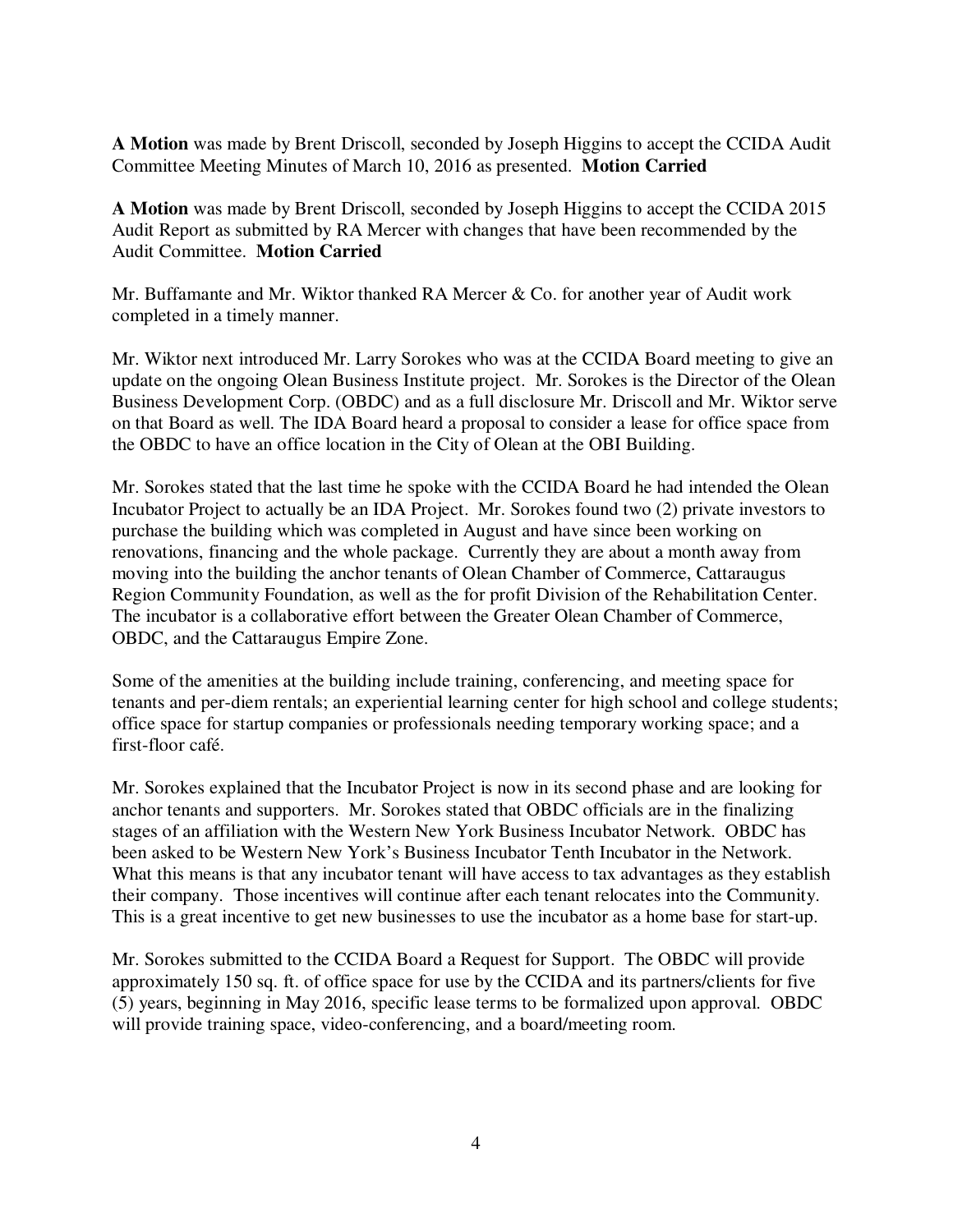Mr. Wiktor wanted to thank Larry Sorokes for his presentation and update on the progress that is being made on the OBDC Incubator Project. Mr. Wiktor expressed his kudos's to all the people involved with this project, with their vision of this incubator project and getting this off the ground! This building is right by the round-a-bout which is a very strategic spot and also this old building will not be going dark, which is great for the City of Olean. Another great aspect of this project is being awarded \$400,000 CFA funds by NY State, which this was the only project of this kind that recognized by the State, the funds are to be awarded at the completion of the project. New York State and the City of Olean have welcomed this project which will be a great asset to the City of Olean.

Mr. Sorokes stated that the original cost to renovate was originally \$2 Million dollars however; the cost is significantly lower because of the in-kind work that has been done by local contractors.

Mr. Wiktor stated that he is in Olean several times a week and it would be beneficial to have a base office in this new incubator facility so that he doesn't have to go back and forth to Olean for meetings. There is also a possibility to hold CCIDA Board Meetings at the Olean location. Mr. Wiktor stated that Larry Sorokes has provided sufficient documentation in regards to the request for support of this project. This will be prepaid office space in the City of Olean for use by the CCIDA and other partners/clients such as the Business Development Corp., Buffalo Niagara Partnership, and Buffalo Niagara Enterprise and any other associates interested in the use of this space.

In exchange for these services that were stated above and in Mr. Sorokes request, OBDC respectfully requests a contribution from the CCIDA of \$20,000 in 2016: \$15,000 in prepaid rent (five years prepaid) and a \$5,000 contribution toward capital improvements to the building. (*The Board made a recommendation to take funds out of the CCCRC for the lease and will be so noted on the CCCRC Board Minutes of March 15, 2016 – action was taken in the CCCRC Meeting and will reflect so in the Minutes.)*

Next, Mr. Wiktor gave a brief presentation in regards to the *76West Initiative*. Asarasi, Inc., which is owned by Mr. Adam Lazar has submitted an application through the 76West Initiative. Adam Lazar has been very active with his start up business and has gone into production mode. We are currently working with Mr. Lazar to help move his business along with the hopes of him opening a Cattaraugus County production site. Currently the raw product is being shipped from Sprague's Maple Farms in Portville, NY to Mayer Bros. in West Seneca, New York for producing the carbonated maple infused water and bottled in glass bottles at their factory. Mr. Lazar has formed a partnership with Randy Sprague from Sprague's Maple Farms in Portville, NY which is one of the largest maple syrup producers in New York State.

Mr. Lazar was in the final competition of 43 North in 2014 which was derived from the Buffalo Billion. He did not win the competition however that has not deterred him from submitting an application to 76West Initiative.

Mr. Lazar has moved down state from California and is devoting his full attention to Asarasi, Inc. He is considering building a manufacturing processing/bottling facility in Cattaraugus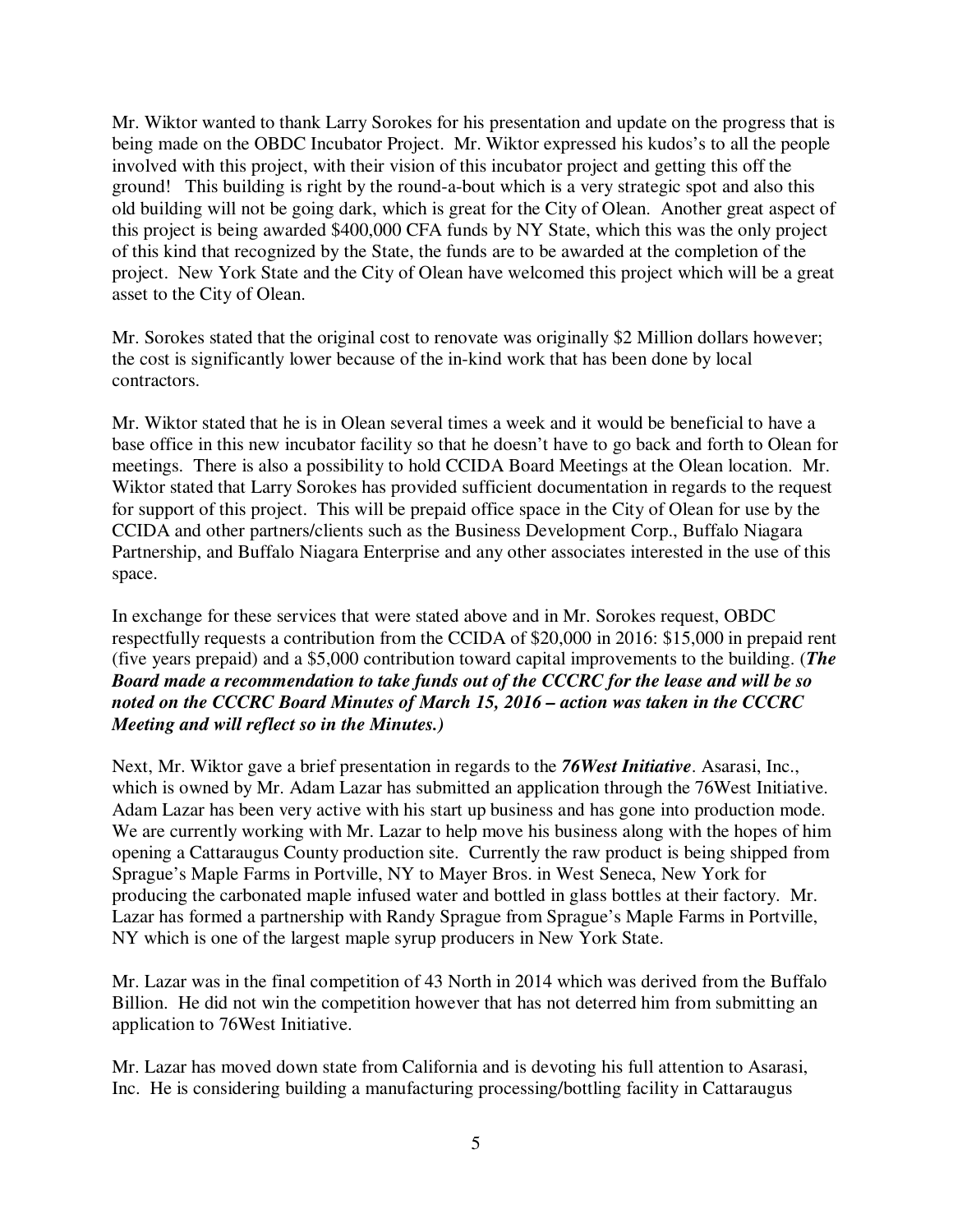County. This new business would make an immediate impact to Cattaraugus County with  $8 - 10$ new employees focused on organic local products. Crystal Abers of the Economic Development, Planning and Tourism Department in Little Valley, New York has asked Mr. Lazar to participate in the Farm Neighbor Dinner on April 13, 2016 at the West Valley Fireman's Clubhouse. Mr. Lazar is going to supply a bottle of his sparking water to each attendee of the event!

Mr. Wiktor next discussed the actions needed to comply with IDA Reform Act which takes effect on June 15, 2016. Mr. George Cregg, Jr. has compiled a hand-out to alert Hodgson/Russ LLC clients to the changes that will be taking place. Mr. Wiktor and Mr. Cregg, Jr. will be spending some time together to make sure that the CCIDA is in compliance with all the new regulations to date. One of the main points in this new legislation is how it relates to the accountability and efficiency of industrial development agencies and authorities; requires each industrial development agency to develop a standard application form to be used by the agency to accept requests for financial assistance from all individuals, firms, companies and developers; further requires industrial development agencies to develop policies for the suspension or discontinuance of financial assistance of PILOTS.

George Cregg, Jr. suggested that Corey Wiktor look over the application and claw back policy to make sure that they are uniform and in compliance, if any changes need to be made that the CCIDA Board act on those changes and adopt them before June 15, 2016. Mr. Wiktor stated that we have adopted the Eligible Projects policy and also have revised and enhanced our claw-back policy; therefore we are ahead of the curve on some of these items. We do plan on revising and enhancing our application prior to the June 15, 2016 deadline.

Mr. Cregg, Jr. stated that this new legislation in no way will affect the ability of the CCIDA or CCCRC to provide benefits to our clients. This legislation is about accountability and transparency in regards to projects that are receiving benefit. This makes it much easier for the Auditors to determine if the project that was approved met all criteria and expectations and if not did the IDA question the developer or remove benefit if necessary.

Mr. Buffamante stated that this legislation is looking for more reporting after the project is complete. Mr. Wiktor stated that this is already done by the letters that are sent to all projects each year for the yearly audit and also for the PARIS Reporting that must be completed by March  $31<sup>st</sup>$  of each year. Mr. Wiktor stated that he periodically visits the Agency's projects when they are completed to see how things are going and to see how many employees they have etc. Cattaraugus County is a relatively small County compared to other counties in New York State, so we are much more familiar with our businesses and past projects, and certainly keep tabs on how things are progressing.

### **\*Resolutions from prior Applications/Projects that are in process\***

**-Sunny Olean, LLC:** A Public Hearing for this proposed project was held on March 2, 2016 at 10:00 a.m. in the Olean City Hall, 101 East State Street, Olean, NY. Minutes of the public hearing were included in your packets for your review. For the record, Olean Mayor, Mr. William Aiello was the only person in attendance at this Public Hearing and spoke in favor of this project.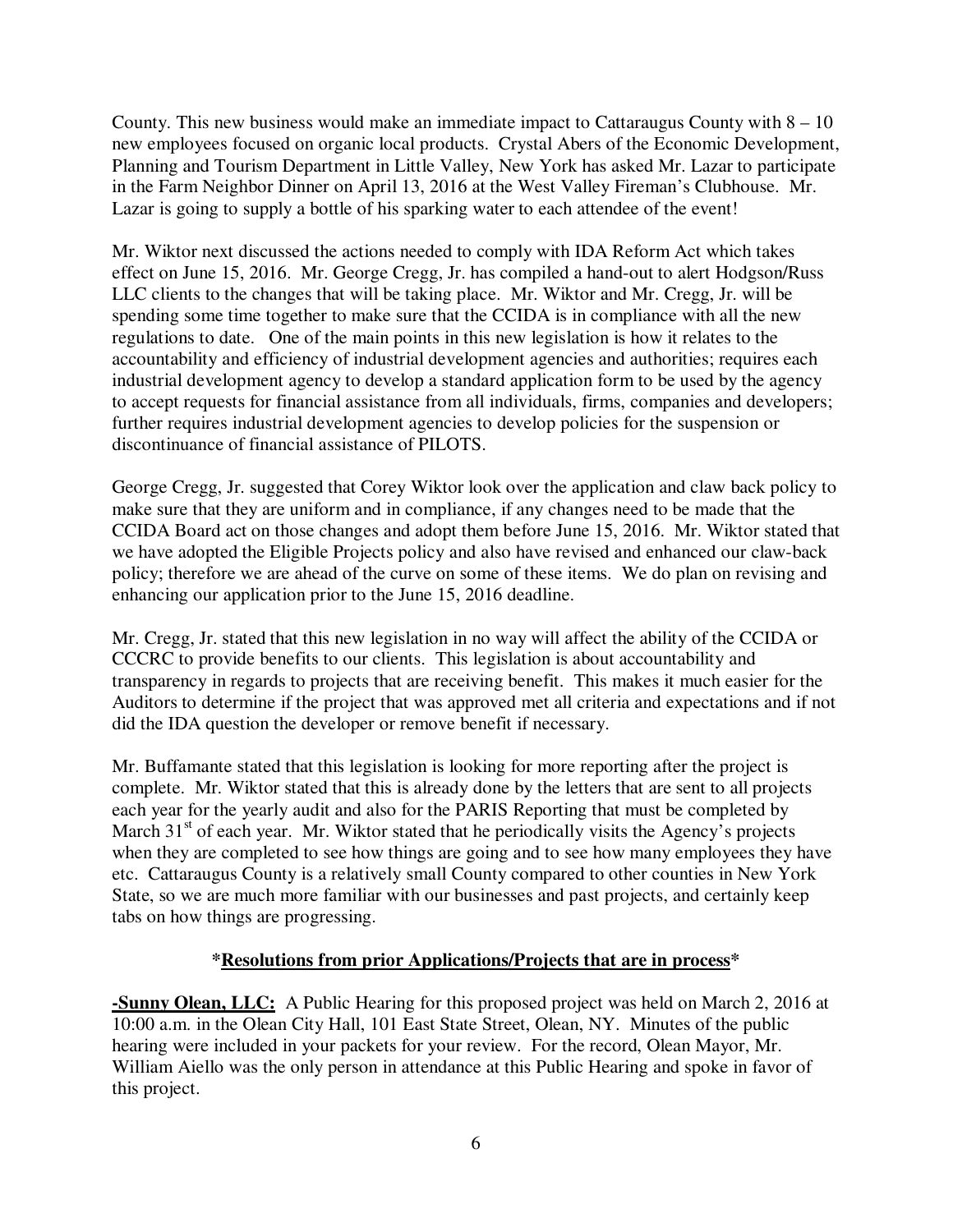#### **RESOLUTIONS**:

**A Motion** was made by Brent Driscoll, seconded by Michael Wimer, **RESOLUTION DETERMINING THAT ACTION TO UNDERTAKE A PROJECT FOR THE BENEFIT OF SUNNY OLEAN LLC IS A "TYPE II ACTION" AND NO FURTHER ACTION IS REQUIRED UNDER SEQRA WITH RESPECT THERETO.** A Roll Call vote was taken with, Mr. Fitzpatrick, Mr. Wimer, Mr. Snyder, Mr. Higgins, Mr. Driscoll, Mr. Keller and Mr. Buffamante voting yes. **Motion- Carried**.

A **Motion** was made by Brent Driscoll, seconded by Joseph Higgins, **RESOLUTION MAKING RETAIL FINDINGS FOR A CERTAIN COMMERCIAL PROJUECT FOR SUNNY OLEAN, LLC.** A Roll Call vote was taken with Mr. Fitzpatrick, Mr. Wimer, Mr. Snyder, Mr. Keller, Mr. Driscoll, Mr. Higgins, and Mr. Buffamante voting yes. **Motion-Carried**.

**A Motion** was made by Brent Driscoll, seconded by Michael Wimer, **RESOLUTION AUTHORIZING EXECUTION OF DOCUMENTS IN CONNECTION WITH A LEASE/LEASEBACK TRANSACTION FOR A PROJECT FOR SUNNY OLEAN LLC (THE "COMPANY")** A Roll Call vote was taken with Mr. Fitzpatrick, Mr. Wimer, Mr. Snyder, Mr. Keller, Mr. Driscoll, Mr. Higgins, and Mr. Buffamante voting yes. **Motion - Carried** 

**-49 S. Water Street, LLC:** A Public Hearing was conducted at 2:30 p.m. at the Gowanda Village Hall, 27 East Main Street, Gowanda, NY. Minutes of the public hearing were included in your packets for your review. For the record there were eight people in attendance at this Public Hearing with only six people speaking and all were in favor of the project. Everyone is in agreement that they are excited that this project will still happen in Gowanda, NY and that the developer did not give up on this project.

**A Motion** was made by Brent Driscoll, seconded by Gregory Fitzpatrick, **RESOLUTION DETERMINING THAT ACTION TO UNDERTAKE A PROJECT FOR THE BENEFIT OF 49 S. WATER STREET, LLC WILL NOT HAVE A SIGNIFICANT EFFECT ON THE ENVIRONMENT.** A Roll Call vote was taken with Mr. Fitzpatrick, Mr. Wimer, Mr. Snyder, Mr. Keller, Mr. Driscoll, Mr. Higgins, and Mr. Buffamante voting yes. **Motion – Carried** *(Mr. Wimer did note that Cattaraugus County Bank is working with this developer however, he has no financial interest or direct involvement in this proposed project.)* 

A **Motion** was made by Brent Driscoll, seconded by Joseph Higgins, **RESOLUTION MAKING RETAIL FINDINGS FOR CERTAIN COMMERCIAL PROJECT FOR 49 S. WATER STREET, LLC.** A Roll Call vote was taken with Mr. Fitzpatrick, Mr. Wimer, Mr. Snyder, Mr. Keller, Mr. Driscoll, Mr. Higgins, and Mr. Buffamante voting yes. **Motion – Carried** *(Mr. Wimer did note that Cattaraugus County Bank is working with this developer however, he has no financial interest or direct involvement in this proposed project.)*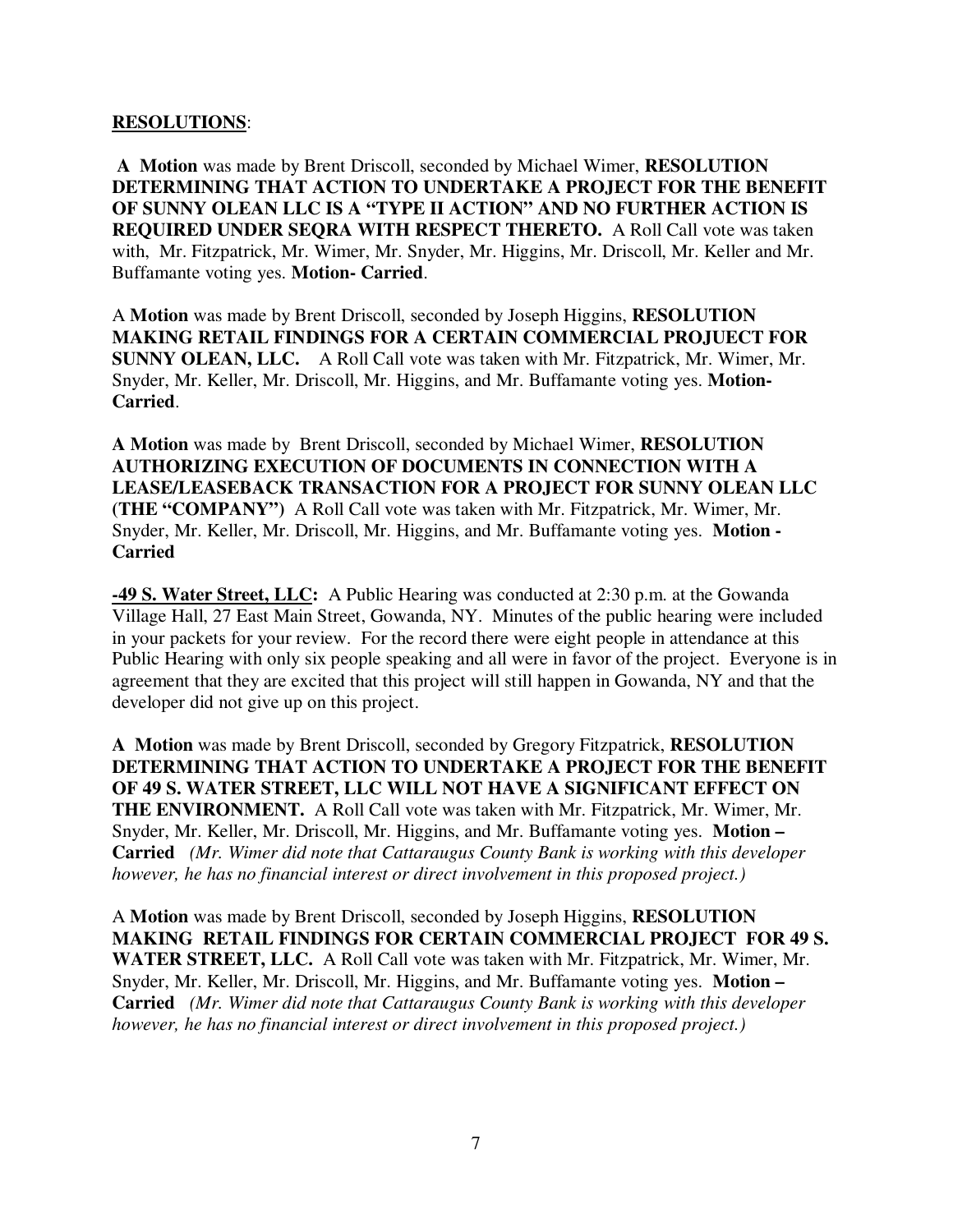**A Motion** was made by Brent Driscoll, seconded by Gregory Fitzpatrick, **RESOLUTION AUTHORIZING EXECUTION OF DOCUMENTS IN CONNECTION WITH A LEASE/LEASEBACK TRANSACTION FOR A PROJECT FOR 49 S. WATER STREET, LLC (THE "COMPANY").** A Roll Call vote was taken with Mr. Fitzpatrick, Mr. Wimer, Mr. Snyder, Mr. Keller, Mr. Driscoll, Mr. Higgins, and Mr. Buffamante voting yes. **Motion – Carried** (Mr. Wimer did note that Cattaraugus County Bank is working with this developer however, he has no financial interest or direct involvement in this proposed project.)

## **FINANCIAL REPORTS:**

A Motion was made by Brent Driscoll, seconded by Gregory Fitzpatrick to approve the February 2016 Operating Statement as prepared. **Motion – Carried** 

Mr. Wiktor stated that the CCCRC had \$30,305.00 in income resulting from St. Bonaventure University Bond Issuance which is reflected in the February statements.

Project closing updates: We currently have five (5) projects in the closing phase and anticipate several of these projects to close within the second quarter of 2016.

### **ADJOURMENT**:

**A Motion** to adjourn the CCIDA meeting was made by Brent Driscoll, seconded by Michael Wimer. **Motion Carried**

**A Motion** was made by Brent Driscoll, seconded by Joseph Higgins to go into a CCCRC Meeting to discuss a matter of a Proposal. **Motion Carried**

**A Motion** was made by Thomas Buffamante to reopen the CCIDA Meeting, seconded by Joseph Higgins. **Motion Carried** 

### **EXECUTIVE DIRECTORS REPORT:**

Mr. Wiktor first handed out an updated CCIDA Board Member roster, to all Board Members. If anyone has any changes please let us know so that we can update our list.

**Buffalo Niagara Partnership:** 2016 Advocacy Agenda prepared by Buffalo Niagara Partnership. Please review the initiatives and recommendations set forth by the BNP, this impacts the private sector in different regards in Albany, NY.

**Buffalo Niagara Partnership:** Can Am Council Meeting with Logistics & Transportation Council conducted on February 18, 2016. Mr. Wiktor did a presentation at this meeting. The upcoming Mega Region Event will be held on April 14, 2016 an all day event between United States and Canada of which the IDA is a Sponsor. Mr. Wiktor plans to participate in this event which is very well attended. If any Board Members are looking for a ticket to this event please let Mr. Wiktor know and he is happy to sponsor you for this event.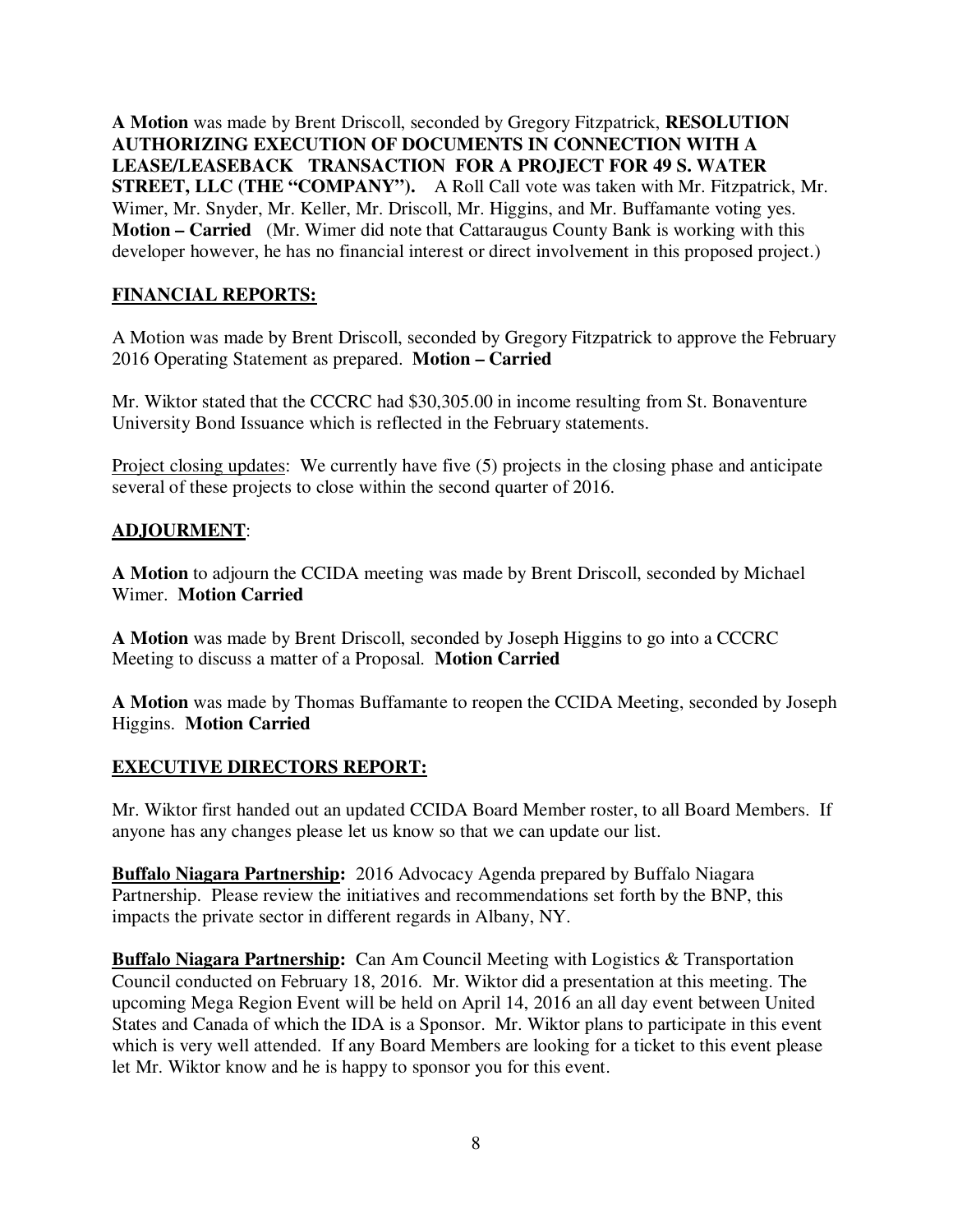**Buffalo Niagara Enterprise (BNE): Investor only Invitation – March 10<sup>th</sup>, BNE has** rebranded their name. The new name will be Invest Buffalo Niagara. The CCIDA does belong to this group.

**2016 Policy Agenda – Unshackle Upstate**: I would encourage all Board Members to look on Unshackle Upstate's website to see their points and recommendations on policies that they would like to incorporate in on the proposed NYS 2016 Budget.

**USDA Article:** - 3-3-16 Article by Lisa Smith, Chautauqua County FSA Office. "*New Program Bridges to Opportunity"* Agricultural is key and vital component to our economy here in Cattaraugus County. This is very good news for western New York!

**March 1, 2016 Senate Passes Bill to Connect Local Farmers with More Economic Resources**: "*Legislation would allow IDA's to help farmers as part of their efforts to Boost New Yorkers Agricultural Economy*" NYS Senate is proposing a Bill that would allow IDA's to assist farmers. This is also is very good news! We have helped a few agriculture tourism projects in the past such as Four Mile Brewing and Ellicottville Brewing Co. Mr. Wiktor mentioned that most dairy farmers are tax exempt on purchases and also there must be a defined project to be eligible for IDA benefits. We have discussed doing projects for methane digesters and other

farmers. **Olean Times Herald Article:** by: Christopher Michel & Rick Miller "*76 West Aims to bring area Economic Growth"* As stated this business competition looks to bolster Economic Development in the Southern Tier. We have an applicant we are working with submitting an application – Mr. Adam Lazar from Asarasi, Inc.

small projects however the numbers were not there, we are not the best vehicle to assist small

**Olean Times Herald Article:** Article dated 3/1/16 – *5 th Annual Farmer Neighbor Dinner to be held at the West Valley Fire Hall on April 13, 2016.* The IDA will be a sponsor of this yearly and very successful event in April. If any Board Members would like to attend please contact our offices and we will get the tickets.

**Route 219 Corridor Development Committee:** Mr. Wiktor was recently appointed to the Route 219 Corridor Committee by Mrs. Paula Stockman, Chairman of the Cattaraugus County Legislature. The first meeting of 2016 was held on March 3, 2016 in Little Valley, NY. This was a very well attended meeting and appointing Mr. Hugh Dunn as Chairman of the Committee who is looking to gather local support. Crystal Abers mentioned the "Fast Act" that gives the New York State the opportunity to apply for federal dollars. New York State must apply for these monies by April 1, 2016, Sen. Young has encouraged the Governor to apply for these funds to help out with the Route 219 Development.

Mrs. Abers stated that the section in question to be completed is from Salamanca to Seneca Junction. This would add Exit 22 off of I86 which has been in the works for a number of years. Another thing that has been discussed is the by-pass around Ellicottville for the truck traffic. This stretch of road completion is further complicated because of trying to finalize a deal with the Seneca Nation.